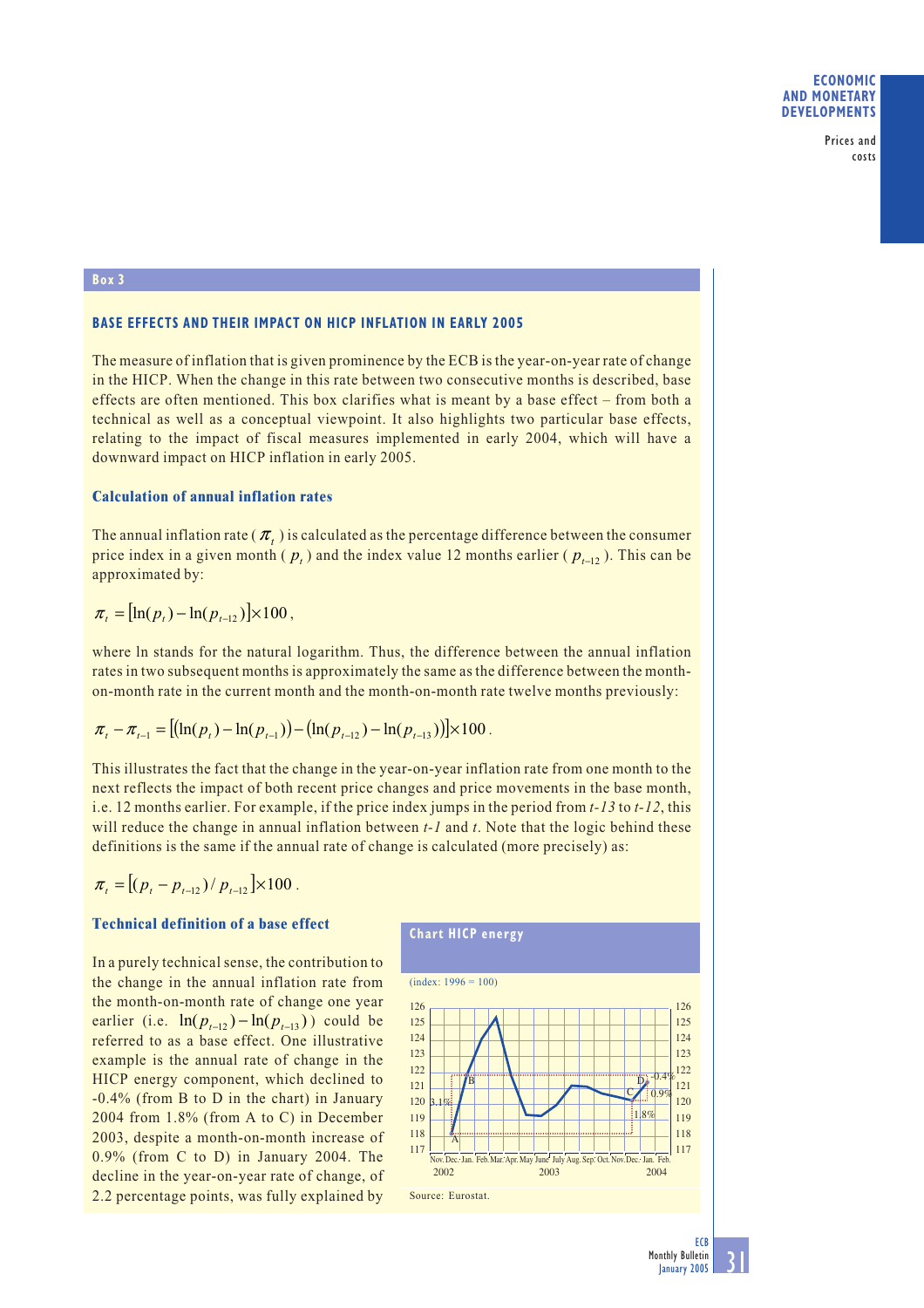the month-on-month rate of increase of 3.1% (from A to B) in January 2003 – which is the base effect – as it dropped out of the year-on-year rate of change in January 2004.

### **Economic definition of a base effect**

From an economic point of view, however, it may sometimes be useful to consider a base effect as the contribution to changes in the annual rate of inflation from unusual or extreme changes in the price index (or sub-index) during the base period, i.e. the period that is used as the basis for the calculation of annual rates. While such a definition would seem to make economic sense, it nonetheless leaves open a number of issues and therefore does not, on its own, help to precisely identify and quantify the size of a base effect. For example, judgement is always required in assessing whether a price movement is unusual or extreme. This economic definition would imply that base effects are identified only with exogenous factors which influence the general inflationary pattern and can be traced to movements in specific HICP components (e.g. a tax effect on tobacco prices or a sharp increase in food prices due to an outbreak of disease among livestock).

In addition, base effects will arise when there are unusual seasonal fluctuations. Clothing prices, for instance, typically show sharp month-on-month declines in January and July at the time of the winter and summer sales. It could be the case that the month-on-month rate of change that drops out of the year-on-year rate (i.e. the technical definition of a base effect) is large, but normal for the season, while the current month-on-month rate is smaller than the average increase for that month. From a technical viewpoint the change in the annual inflation rate is driven by a base effect. However, from an economic perspective the change in inflation is driven by developments in the current month, i.e. a smaller than normal seasonal change.

Another issue in the context of base effects is that most price series normally show an upward trend (although this may not be the case for certain items of technical equipment such as PCs) because the rate of change in the HICP is generally positive (in line with the ECB's definition of price stability, which allows a positive annual change in the HICP below but close to 2%). To calculate a base effect in a meaningful way that isolates unusual or extreme developments, one has to take account of this upward trend. This can be done by comparing the historical averages of the respective HICP series with the actual developments.

However, when assessing seasonality or calculating the average price change for an HICP item in a particular month, one has to bear in mind that the seasonal pattern of the index may change over time. For example, prices of package holidays (which are part of the services component) have a very strong seasonality which has a tendency to change somewhat from one year to another in response to, for instance, the timing of the Easter weekend. The result is that the annual rate of change is also volatile. In addition, seasonal sales for Italy and Spain were introduced in the HICP in January 2001, as a result of which there is a statistical break in the index. For this reason, caution is warranted when judging whether a price change is unusual for a particular month.

#### **Base effects in early 2005**

Base effects are expected to have a downward effect on annual euro area HICP inflation at the beginning of 2005. In particular, the fact that price increases due to the German health care reform and tobacco tax increases in various countries will drop out of the year-on-year rate of